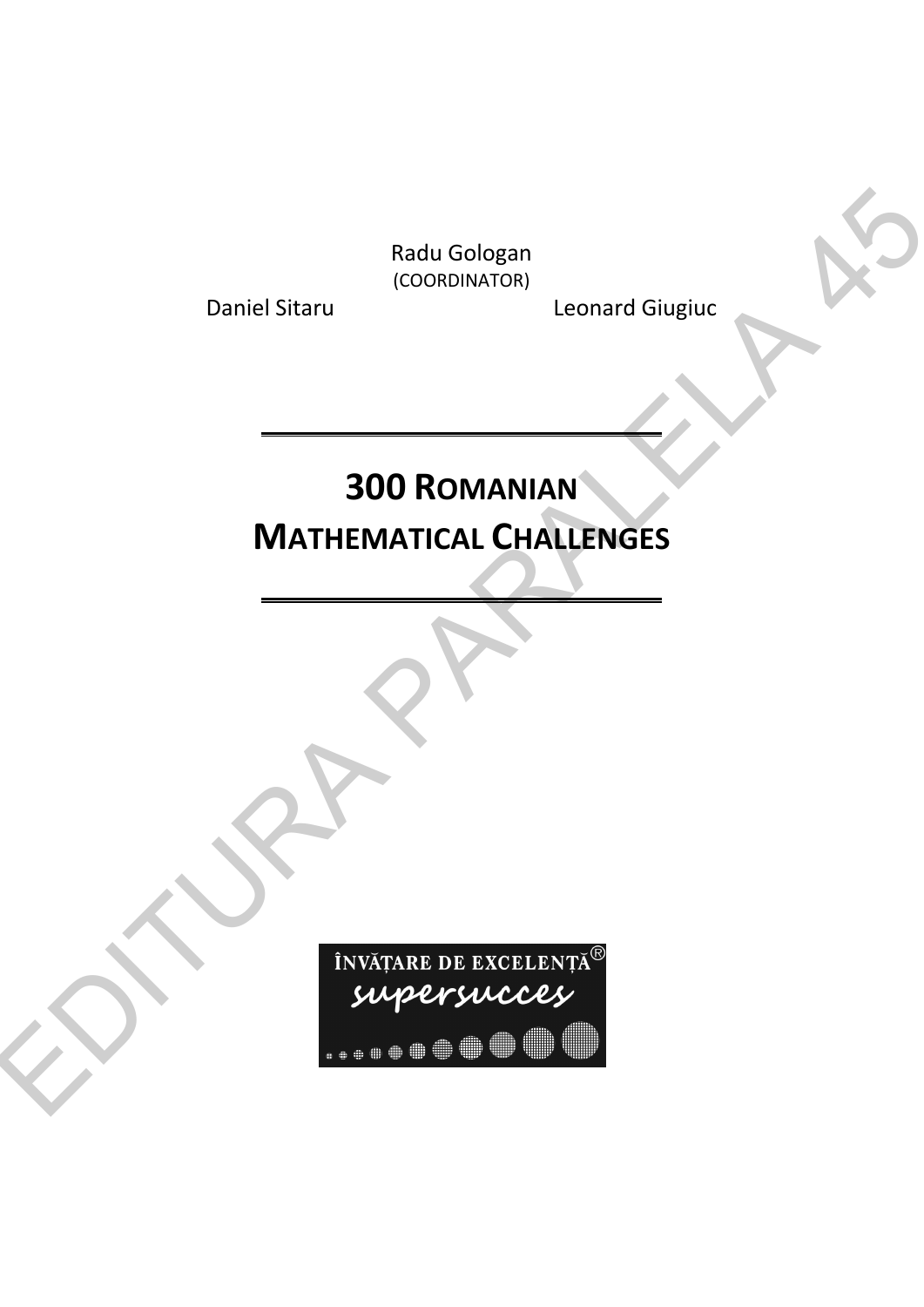## **Table of Contents**

| .23 |
|-----|
|     |
|     |
|     |
|     |
|     |
|     |

| <b>Bibliog</b> |  |  |  |  |
|----------------|--|--|--|--|
|----------------|--|--|--|--|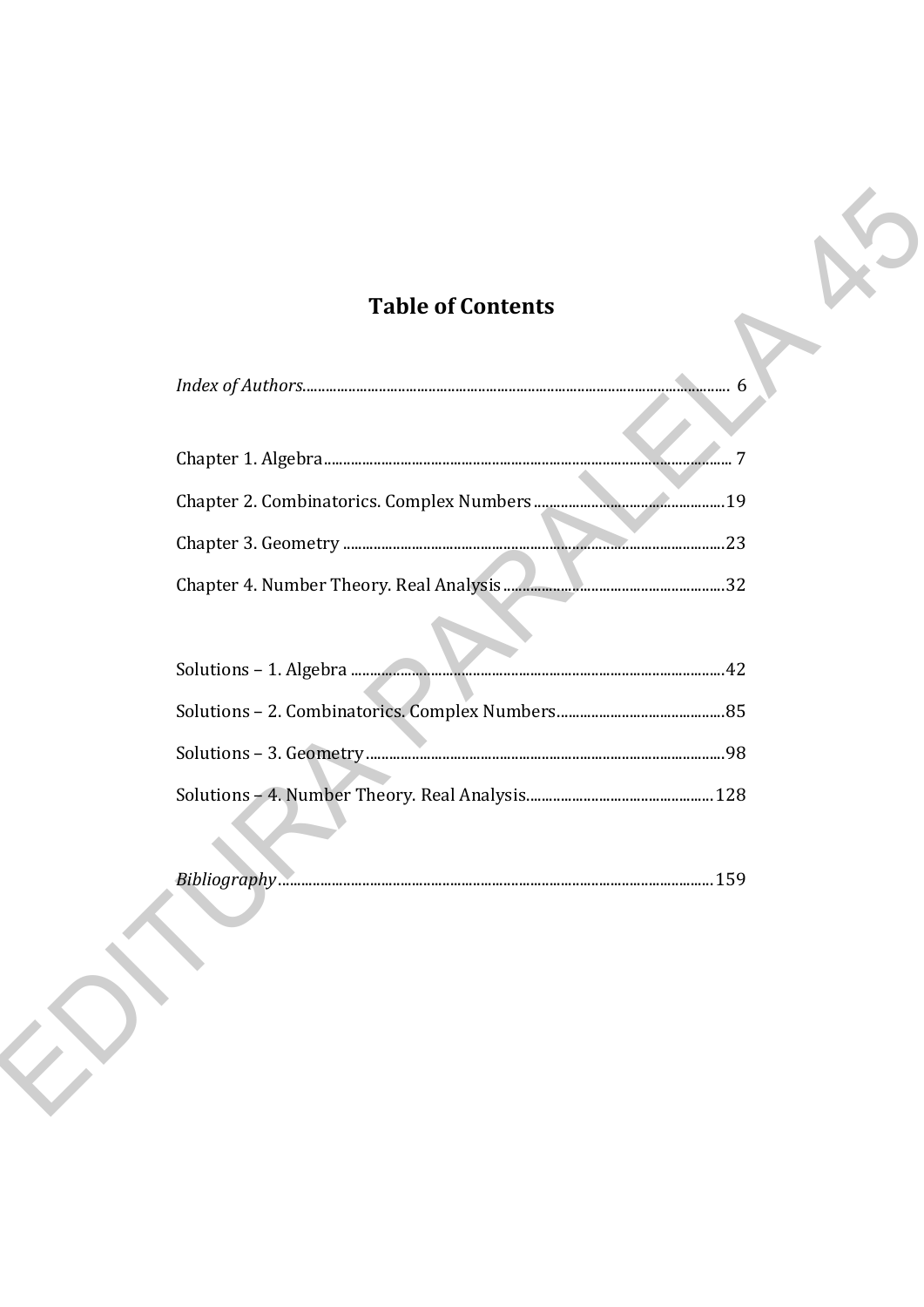

**1.** For  $x, y, z \ge 0$ , the following inequality holds:  $5(\sum \sqrt{x+y})(\sum \sqrt{(x+y)(y+z)}) \ge (\sum \sqrt{x+y})^3 + 18\sqrt{(x+y)(y+z)(z+x)}$ where all sums are cyclic.

*Leonard Giugiuc* 

**Chapter**  
\n1. For *x, y, z* ≥ 0, the following inequality holds:  
\n
$$
5(2\sqrt{x+y})(2\sqrt{(x+y)(y+z)}) \ge (2\sqrt{x+y})^3 + 18\sqrt{(x+y)(y+z)}(2\neq x)
$$
\nwhere all sums are cyclic.  
\n2. Find  $x \in (-1,1)$  so that  $(M(x))^{n} = M(\frac{1}{x})$  where  $M(\frac{1}{x})$  is the *constant Figure* 2.  $\sqrt{x^2 + x^2}$  is the *constant linear dividing* 
$$
M = \begin{pmatrix} \frac{1}{\sqrt{1-x^2}} & 0 & \frac{x}{\sqrt{1-x^2}} \\ \frac{x}{\sqrt{1-x^2}} & 0 & \frac{1}{\sqrt{1-x^2}} \end{pmatrix}
$$
\n3. Assume  $1 < 2a < 2b < 2c$ . Prove that  $\begin{cases} \frac{1}{a} & \frac{1}{b} & \frac{1}{c} \\ \frac{1}{a} & \frac{1}{b} & \frac{1}{c} \\ \frac{1}{a} & \frac{1}{b} & \frac{1}{c} \end{cases} = \begin{cases} \frac{1}{a} & \frac{1}{b} & \frac{1}{c} \\ \frac{1}{a} & \frac{1}{b} & \frac{1}{c} \\ \frac{1}{a} & \frac{1}{b} & \frac{1}{c} \end{cases}$   
\n4. Consider the positive number  $x_k$ ,  $k = 1, ..., n$  so that  $\sum_{k=1}^{n} x_k = 1, m \ge 1$ .  
\nProve:  
\n
$$
\begin{cases} \sum_{k=1}^{n} x_k^{1/x_k} \le \frac{1}{n^{n^2}} \\ \sum_{k=1}^{n} x_k^{1/x_k} \le \frac{1}{n^{n^2}} \end{cases}
$$
\n5. If *a, b, c* ≥ 1, prove that  
\n
$$
\sqrt{a^2 - 1} + \sqrt{b^2 - 1} + \sqrt{c^2 - 1} \le \frac{ab + bc + ca}{2}
$$
\n6. Prove that if *a, b, c* ∈ (1, ∞) then:  
\n
$$
\sqrt[4]{\frac{2}{(a-1)^2}} \ge \sqrt{6}(10 - a
$$

*Daniel Sitaru* 

**3.** Assume  $1 < 2a < 2b < 2c$ . Prove or disprove that

l

1 1 1 a *b* c  $a^4$   $b^4$   $c^4$  $\begin{bmatrix} 1 & 1 & 1 \\ 2 & a & b & c \end{bmatrix}$  $a^3$   $b^3$   $c^3$ อ.

*Daniel Sitaru* 

**4.** Consider the positive number  $x_k$ ,  $k = 1, ..., n$  so that  $\sum_{k=1}^{n} x_k = 1$ ,  $n \ge 1$ . Prove:

$$
\prod_{k=1}^n x_k^{1/x_k} \le \frac{1}{n^{n^2}}
$$

*Daniel Sitaru, Leonard Giugiuc* 

**5.** If  $a, b, c \geq 1$ , prove that

**2.** Find  $x$ 

$$
\sqrt{a^2 - 1} + \sqrt{b^2 - 1} + \sqrt{c^2 - 1} \le \frac{ab + bc + ca}{2}.
$$

*Dorin Mărghidanu* 

**6.** Prove that if  $a, b, c \in (1, \infty)$  then:

$$
\sqrt[4]{\sum_{(a-1)^2} a} \ge \sqrt{6}(10 - a - b - c)
$$

*Daniel Sitaru, Leonard Giugiuc* 

7. Find permutations 
$$
x, y, z \in S_5
$$
 so that:  
\n
$$
xyz^2 = \begin{pmatrix} 1 & 2 & 3 & 4 & 5 \\ 1 & 2 & 4 & 3 & 5 \end{pmatrix} z^4,
$$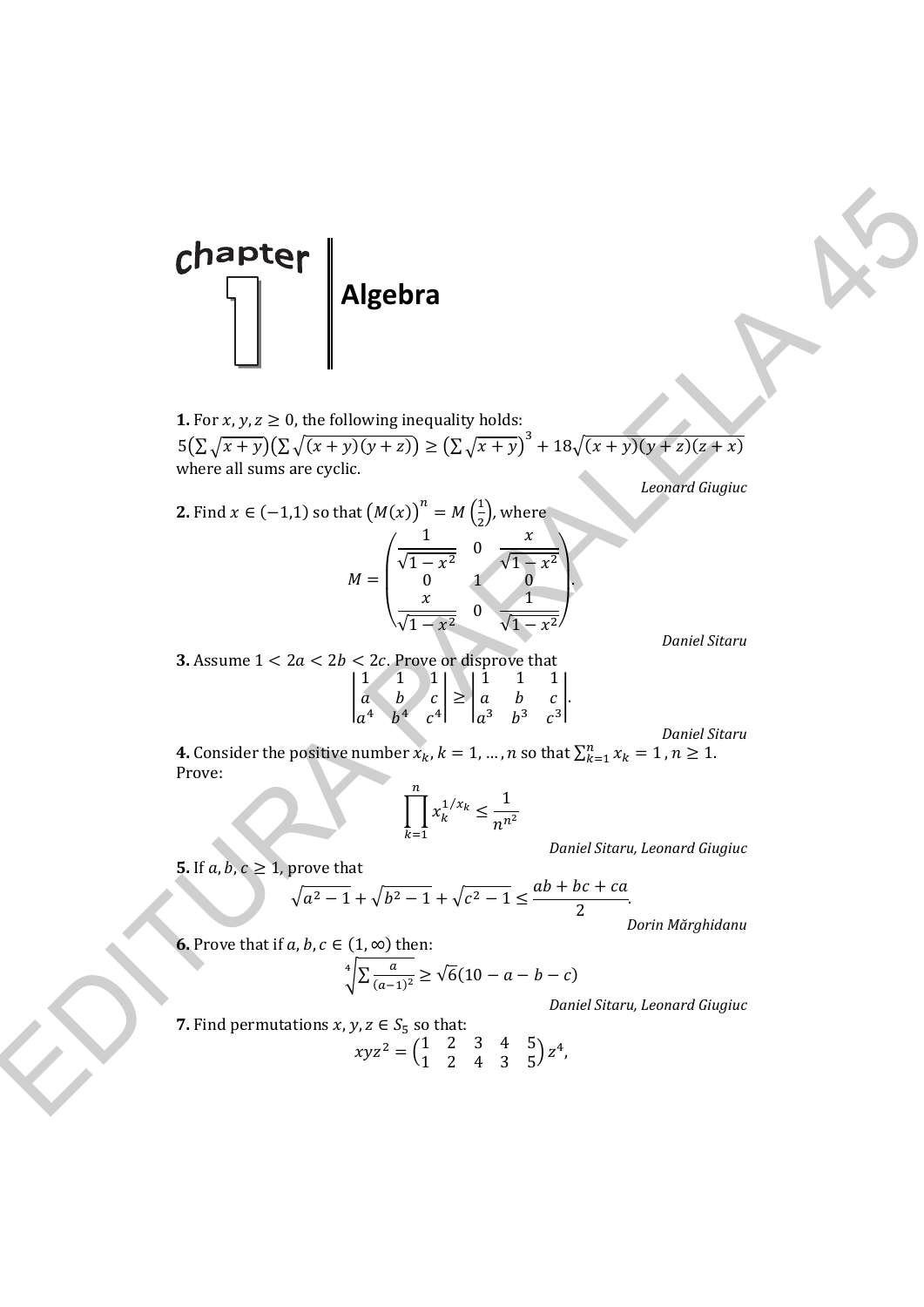,

$$
xy^{2}z = \begin{pmatrix} 1 & 2 & 3 & 4 & 5 \\ 1 & 3 & 2 & 4 & 5 \end{pmatrix} z^{2},
$$
  
\n
$$
x^{2}yz = \begin{pmatrix} 1 & 2 & 3 & 4 & 5 \\ 5 & 3 & 2 & 4 & 1 \end{pmatrix} z^{2}.
$$

*Daniel Sitaru* 

**8**. Let x, y, a, b be real numbers so that  $(x + 1)^2 + y^2 = 1$  and  $(a-2)^2 + b^2 = 4$ . Find all possible values of  $ax + by$ .

**9.** Consider *x*, *y*, *z*, *t* ∈ (0,1),  $\Omega = \sum_{cycl} \sqrt{x^2 + (1 - y)^2}$ . Find  $m = \inf \Omega$  and  $M = \sup \Omega$ .

*Daniel Sitaru* 

*Leonard Giugiuc* 

**10.** Consider the real numbers  $a > 0$  and  $b \in \left(\frac{a}{2}, a\right]$ . Prove that:

a. 
$$
\frac{1}{x^2 - ax + b^2} \le \frac{x + 2b - a}{(2b - a)b^2}
$$
, for any  $x \in [0, \infty)$ ;  
b. 
$$
\frac{1}{x^2 - ax + b^2} + \frac{1}{y^2 - ay + b^2} + \frac{1}{z^2 - az + b^2} \le \frac{3}{(2b - a)b}
$$

for any non-negative *x*, *y*, *z*, satisfying  $x + y + z = 3(a - b)$ . When does the equality hold?

*Dan Popescu* 

**11.** Consider the strictly positive real numbers *a*, *b*, *c*, *d* with the property  $ab + bc + cd + da \leq 8$ . Prove that:

$$
\frac{a^2+b^2}{(a+b)^4} + \frac{b^2+c^2}{(b+c)^4} + \frac{c^2+d^2}{(c+d)^4} + \frac{d^2+a^2}{(d+a)^4} \le \frac{1}{abcd}.
$$

*Traian Tămîian* 

**12.** Given the real numbers  $a, b \in (1, \infty)$ ,  $a < b$  and numbers  $x, y \in (a, b)$ , prove that:

$$
\log_x[(a+b)y - ab] \cdot \log_y[(a+b)x - ab] \ge 4.
$$

*Ion Călinescu* 

**13.** Given  $m, n \in \mathbb{N}, m, n \ge 2$  and  $x_1, x_2, x_3, x_4 \in [0, ∞)$  so that  $x_1 + x_2 + x_3 + x_4 = 4.$ a. Prove that  $\sqrt[m]{x_1} \cdot \sqrt[n]{x_2} + \sqrt[m]{x_2} \cdot \sqrt[n]{x_3} + \sqrt[m]{x_3} \cdot \sqrt[n]{x_4} + \sqrt[m]{x_4} \cdot \sqrt[n]{x_1} \le 4$ . b. When does the equality hold in a.? SO Stream and Constraints of Constraints of Constraints of Constraints of Constraints of Constraints of Constraints of Constraints of Constraints of the matter state of the stream of  $(x - 2)^2 + b^2 = 4$ . Hence, the stream o

*Gheorghe Alexe* 

*Eugen Radu* 

**15.** Solve for real numbers  $x$ ,  $y$ ,  $z$  the following system:

**14.** Solve for real number  $x: 2^x + 1 = (3^x - 1)^{\log_2 3}$ .

$$
\begin{cases}\n\sqrt[3]{x} + 2\sqrt[6]{yz} = 13\\ \n\sqrt[3]{y} + 2\sqrt[6]{xz} = 13\\ \n\sqrt[3]{z} + 2\sqrt[6]{xy} = 13\n\end{cases}
$$

*Nelu Chichirim*